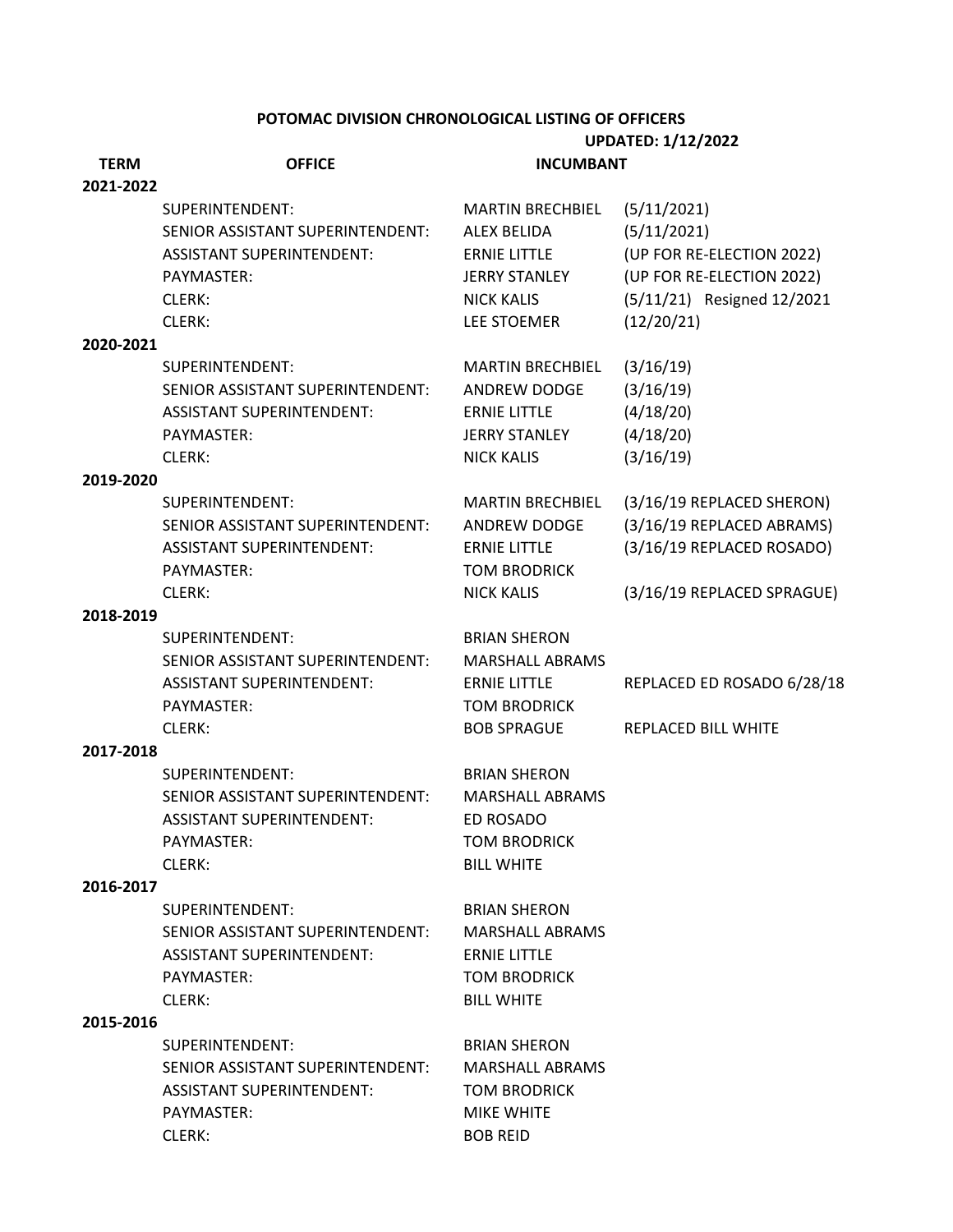## **2014-2015**

|           | SUPERINTENDENT:                  | <b>BRIAN SHERON</b>    |
|-----------|----------------------------------|------------------------|
|           | SENIOR ASSISTANT SUPERINTENDENT: | <b>MARSHALL ABRAMS</b> |
|           | <b>ASSISTANT SUPERINTENDENT:</b> | TOM BRODRICK           |
|           | PAYMASTER:                       | <b>MIKE WHITE</b>      |
|           | CIERK:                           | <b>BOB REID</b>        |
| 2013-2014 |                                  |                        |
|           | SUPERINTENDENT:                  | <b>MARSHALL ABRAMS</b> |
|           | SENIOR ASSISTANT SUPERINTENDENT: | <b>BILL DAY</b>        |
|           | <b>ASSISTANT SUPERINTENDENT:</b> | <b>BRIAN SHERON</b>    |
|           | PAYMASTER:                       | <b>MIKE WHITE</b>      |

CLERK: TOM BRODRICK

### **2012-2013**

| SUPERINTENDENT:                  | MARSHALL ABRAMS     |
|----------------------------------|---------------------|
| SENIOR ASSISTANT SUPERINTENDENT: | BILL DAY            |
| ASSISTANT SUPERINTENDENT:        | <b>BRIAN SHERON</b> |
| PAYMASTER:                       | <b>MIKE WHITE</b>   |
| CLERK:                           | ANDREW DODGE        |

#### **2011-2012**

SUPERINTENDENT: MARSHALL ABRAMS SENIOR ASSISTANT SUPERINTENDENT: BILL DAY ASSISTANT SUPERINTENDENT: BRIAN SHERON PAYMASTER: MIKE WHITE

CLERK: ANDREW DODGE

Note: There were several changes in 2001. Jan-Mar has Martin Brechbiel as Asst Super., Tom Brodrick as Paymaster, and Bill Demas as Clerk. Apr-Jun has Martin Brechbiel as Asst. Super., Tom Brodrick as Paymaster, Bill Demas as Clerk, Jul-Sept Clerk was Glenn Downing.

#### **2010-2011**

| SUPERINTENDENT:                                                                                                                                  | <b>MARSHALL ABRAMS</b>  |
|--------------------------------------------------------------------------------------------------------------------------------------------------|-------------------------|
| SENIOR ASSISTANT SUPERINTENDENT:                                                                                                                 | <b>BILL DAY</b>         |
| <b>ASSISTANT SUPERINTENDENT:</b>                                                                                                                 | <b>MARTIN BRECHBIEL</b> |
| PAYMASTER:                                                                                                                                       | <b>TOM BRODRICK</b>     |
| CLERK:                                                                                                                                           | <b>BILL DEMAS</b>       |
| Note: There were several changed in 2010. Jan-Mar shows the                                                                                      |                         |
| Asst. Super position was vacant, Paymaster was Mark Anderson.<br>Apr-Jun shows Brian Sheron as Asst. Super. Jul-Sept Mark Anderson<br>Paymaster. |                         |

#### **2009-2010**

| SUPERINTENDENT:                  | <b>MARSHALL ABRAMS</b> |
|----------------------------------|------------------------|
| SENIOR ASSISTANT SUPERINTENDENT: | <b>BILL DAY</b>        |
| ASSISTANT SUPERINTENDENT:        | <b>TOM BRODRICK</b>    |
| PAYMASTER:                       | <b>MARK ANDERSON</b>   |
| CLERK:                           | <b>BILL DEMAS</b>      |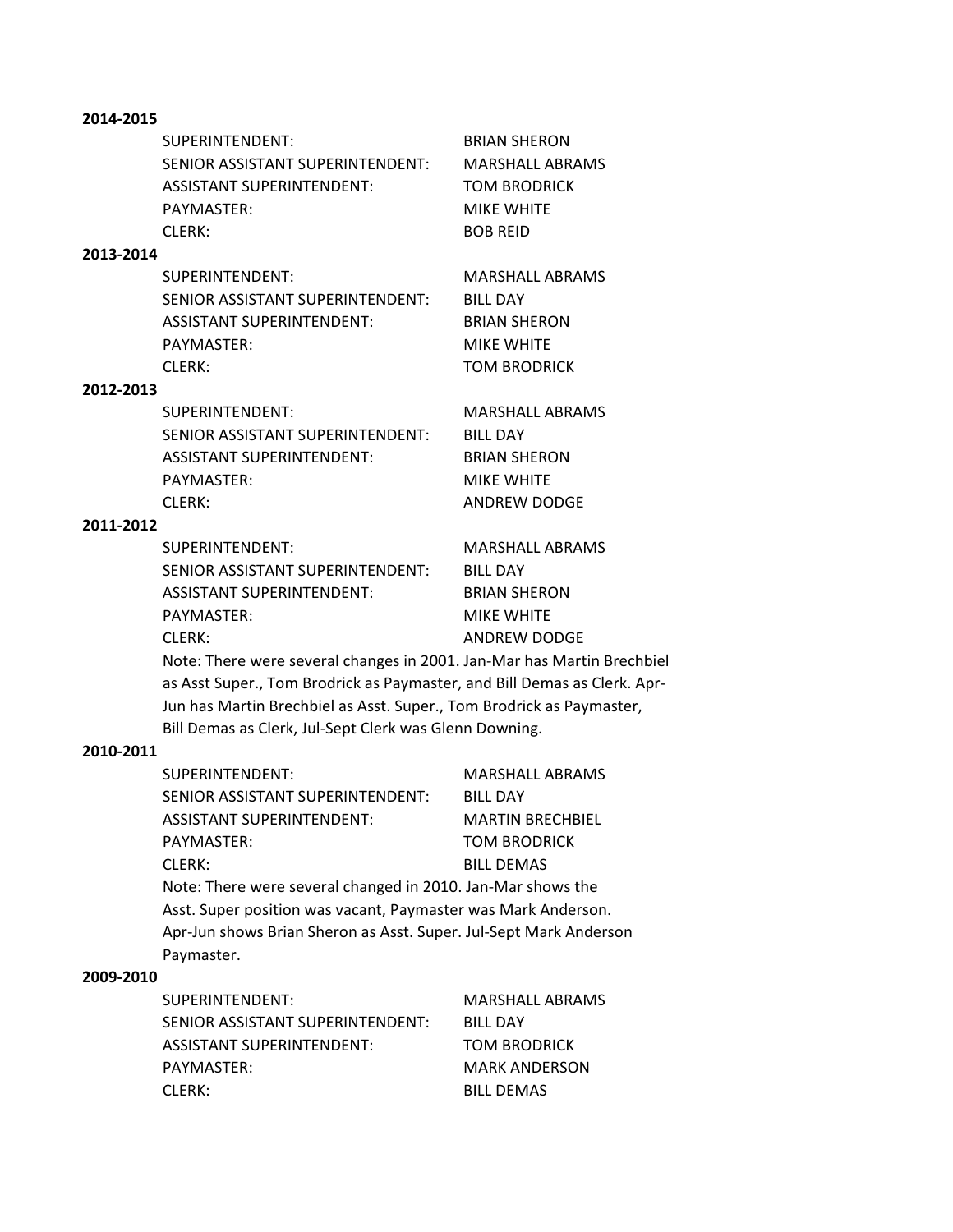|           | SUPERINTENDENT:                  | <b>JOHN DRYE</b>     |
|-----------|----------------------------------|----------------------|
|           | SENIOR ASSISTANT SUPERINTENDENT: | MARSHALL ABRAMS      |
|           | <b>ASSISTANT SUPERINTENDENT:</b> | <b>BILL DAY</b>      |
|           | PAYMASTER:                       | <b>MARK ANDERSON</b> |
|           | CIERK:                           | <b>BILL DEMAS</b>    |
| 2007-2008 |                                  |                      |
|           | SUPERINTENDENT:                  | JOHN DRYE            |

| SENIOR ASSISTANT SUPERINTENDENT: .                               | <b>MARSHALL ABRAMS</b> |  |
|------------------------------------------------------------------|------------------------|--|
| ASSISTANT SUPERINTENDENT:                                        | <b>BILL DAY</b>        |  |
| PAYMASTER:                                                       | <b>MARK ANDERSON</b>   |  |
| CLERK:                                                           | <b>BILL DEMAS</b>      |  |
| Note: Feb-Apr John Griffith was Sr. Asst. Super, Marshall Abrams |                        |  |
| was Asst. Super.                                                 |                        |  |

#### **2006-2007**

| SUPERINTENDENT:                    | <b>JOHN DRYE</b>     |
|------------------------------------|----------------------|
| SENIOR ASSISTANT SUPERINTENDENT:   | <b>JOHN GRIFFITH</b> |
| <b>ASSISTANT SUPERINTENDENT:</b>   | MARSHALL ABRAMS      |
| PAYMASTER:                         | <b>MARK ANDERSON</b> |
| CLERK:                             | <b>BILL DEMAS</b>    |
| Note: Feb-Apr Marc Sisk was Clerk. |                      |

## **2005-2006**

| SUPERINTENDENT:                  | <b>JOHN DRYE</b>     |
|----------------------------------|----------------------|
| SENIOR ASSISTANT SUPERINTENDENT: | <b>JOHN GRIFFITH</b> |
| ASSISTANT SUPERINTENDENT:        | MARSHALL ABRAMS      |
| PAYMASTER:                       | MARK ANDERSON        |
| CLERK: I                         | MARK SISK            |
|                                  |                      |

# **2004-2005**

| SUPERINTENDENT:                  | <b>JOHN DRYE</b> |
|----------------------------------|------------------|
| SENIOR ASSISTANT SUPERINTENDENT: | JOHN GRIFFITH    |
| ASSISTANT SUPERINTENDENT:        | MARSHALL ABRAMS  |
| PAYMASTER:                       | MARK ANDERSON    |
| CLERK: I                         | MARK SISK        |

Note: Feb-Apr Jim Stapleton was Sr. Asst. Super, John Griffith was Asst. Super. , and Clint Hyde was Clerk. May-Jul Jim Stapleton as Sr. Asst. Super. And John Griffith was Asst. Super.. Aug-Oct Jim Stapleton was Sr. Asst. Super. and John Griffith was Asst. Super..

## **2003-2004**

| SUPERINTENDENT:                                                                  | <b>JOHN DRYE</b>     |  |
|----------------------------------------------------------------------------------|----------------------|--|
| SENIOR ASSISTANT SUPERINTENDENT:                                                 | <b>JIM STAPLETON</b> |  |
| ASSISTANT SUPERINTENDENT:                                                        | JOHN DRYE            |  |
| PAYMASTER:                                                                       | <b>MARK ANDERSON</b> |  |
| CLERK:                                                                           | <b>CLINT HYDE</b>    |  |
| Note: Feb-Apr Garret Nicholson was Superintendent and John Drye was Asst. Super. |                      |  |